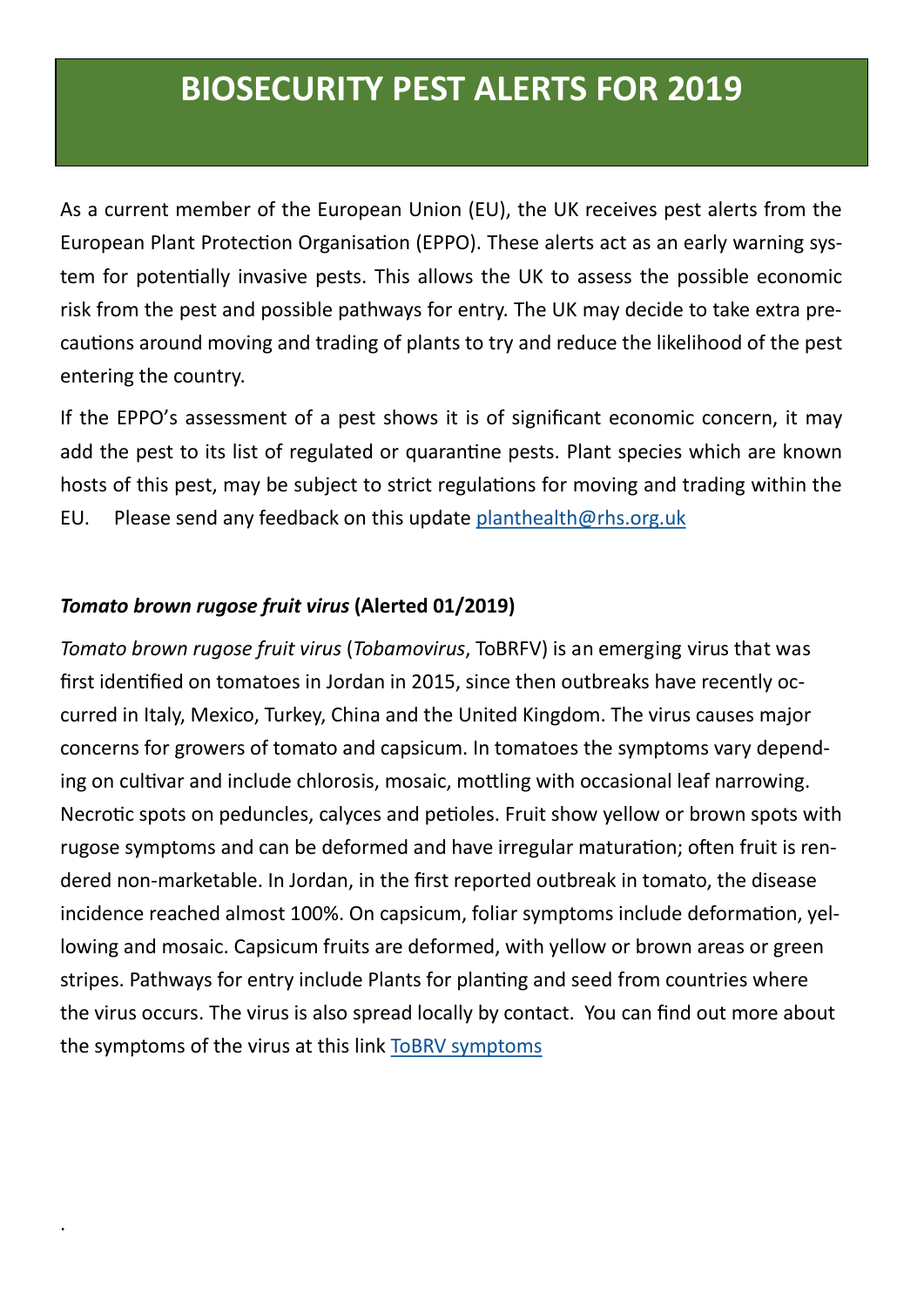### **Beech leaf disease (Alerted 04/2019)**

Beach leaf disease (BLD) is a newly emerging disease of unknown aetiology which is infecting beech trees (*Fagus* spp.) in forest areas in Eastern USA and Canada. The disease

is raising serious concerns among foresters and local communities in affected areas. The disease was first reported on *Fagus grandifolia* in Ohio in 2012, and has rapidly spread to other areas (Pennsylvania, New York, and Ontario (Canada)). BLD is thought to affect a number of other beech species including the European



beech. Leaves of affected trees become leathery, show stripes, stunting and curling. Aborted buds, reduced leaf production, and premature leaf drop can be seen on trees where the disease has progressed. Sapling-sized trees die within 2-5 years and larger trees within 6 years. While the causal agent of BLD is unknown, a nematode species, *Litylenchus crenatae n. sp*., newly described from Japan on *Fagus crenata*, is suspected as a possible vector. Pathways for entry include Plants for planting, cut branches of *Fagus* spp. from countries where the disease occurs. You can find out more about the symptons of BLD at this link [BLD symptoms](https://brill.com/view/journals/nemy/21/1/15685411_021_01_s002_i0013.jpg)

#### **The red turpentine beetle** (**Alerted 05/2019)**

The red turpentine beetle (*Dendroctonus valens)* is native to North America but has made a continental leap to China via traded unprocessed logs. In China it has spread voraciously causing major damage to *Pinus.* The beetle can be found on many pine species (*Pinus* spp.) and occasionally on spruce (*Picea* spp.) and larch (*Larix* spp.). Damage to the tree can be severe and feeding galleries in the inner bark of its host can girdle the tree trunk and ultimately kill the tree. Several fungal species have also been reported in association with the beetle although their possible role in tree mortality needs to be further studied. These beetles are strong fliers and have been known to travel up to 35 km and have even travelled over mountain ranges in China. The pathways for entry are Plants for planting, (bonsais), wood and bark, wood packaging material, dunnage made from *Pinus* spp. from countries where *D. valens* occurs. *Picture:* **Adult** *D. valens* **– Steven Valley, Oregon Department of Agriculture, [Bugwood.org](https://www.forestryimages.org/browse/subthumb.cfm?sub=33)**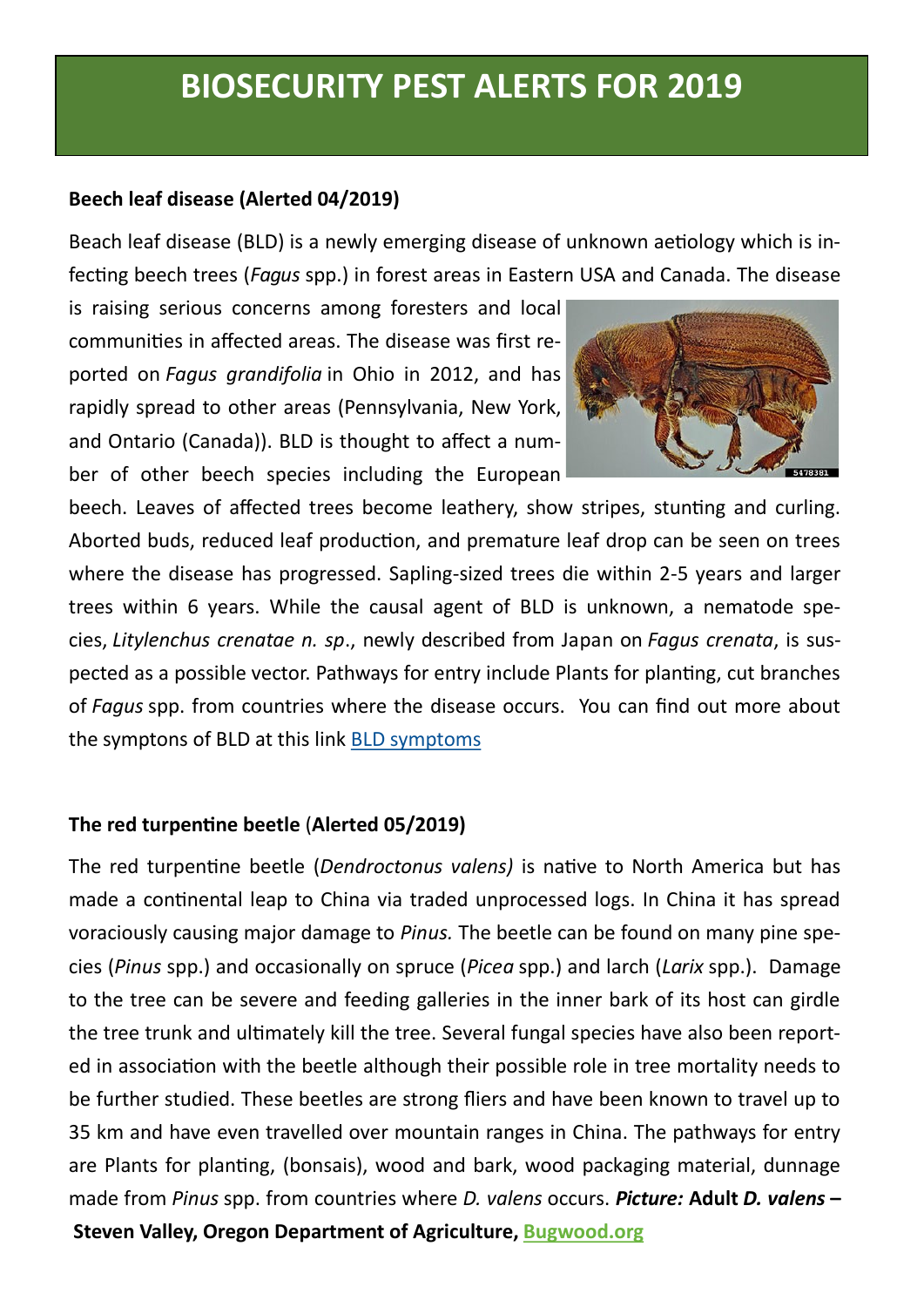#### **Elm borer** (**Alerted 06/2019)**

The Elm borer (*Saperda tridentate*) is a pest of *Ulmus* species and is native to North America. The borer has been intercepted in the EPPO region several times on traded elm wood from the USA. Known hosts include the American elm, the Slippery elm

and the Cedar elm. There is some literature to indicate that the borer may not infest the English elm (*U. minor*), but until more conclusive data is obtained, EPPO are taking a cautionary approach towards this pest. Damage to susceptible hosts can be extensive as adults feed on the leaves and petioles resulting in branch death. The larvae will feed un-



der the bark and whole sections of the bark can eventually peel off. Larval feeding galleries can girdle the tree and ultimately kill the tree. In addition to direct damage caused by larvae, it is reported that beetles can transmit Dutch elm disease (*Ophiostoma ulmi*) from diseased to healthy trees. Pathways for entry include Plants for planting, wood and bark, wood packaging material other wood products of *Ulmus* spp. from countries where *S. tridentata* occurs. **Picture Adult** *D. valens* **– Steven Valley, Oregon Department of Agriculture, [Bugwood.org](https://www.forestryimages.org/browse/subthumb.cfm?sub=33)**

#### *Polyphagus Spider mite* **(Alerted 09/2019)**

This polyphagous spider (*Tetranychus mexicanus*) mite could be a risk for glasshouse crops in the UK. The mite has around 100 hosts (in 44 plant families). Hosts of concern include *Citrus* spp*., Malus domestica, Vitis vinifera*, as well as many ornamentals. The damage seen by this mite is similar to other spider mites. Feeding punctures lead to whitening or yellowing of leaves, followed by desiccation, and eventually defoliation. The mite can move short distances only but they can be transported further distances via the wind. The main pathways for entry are Plants for planting, cut foliage fruits with green parts.